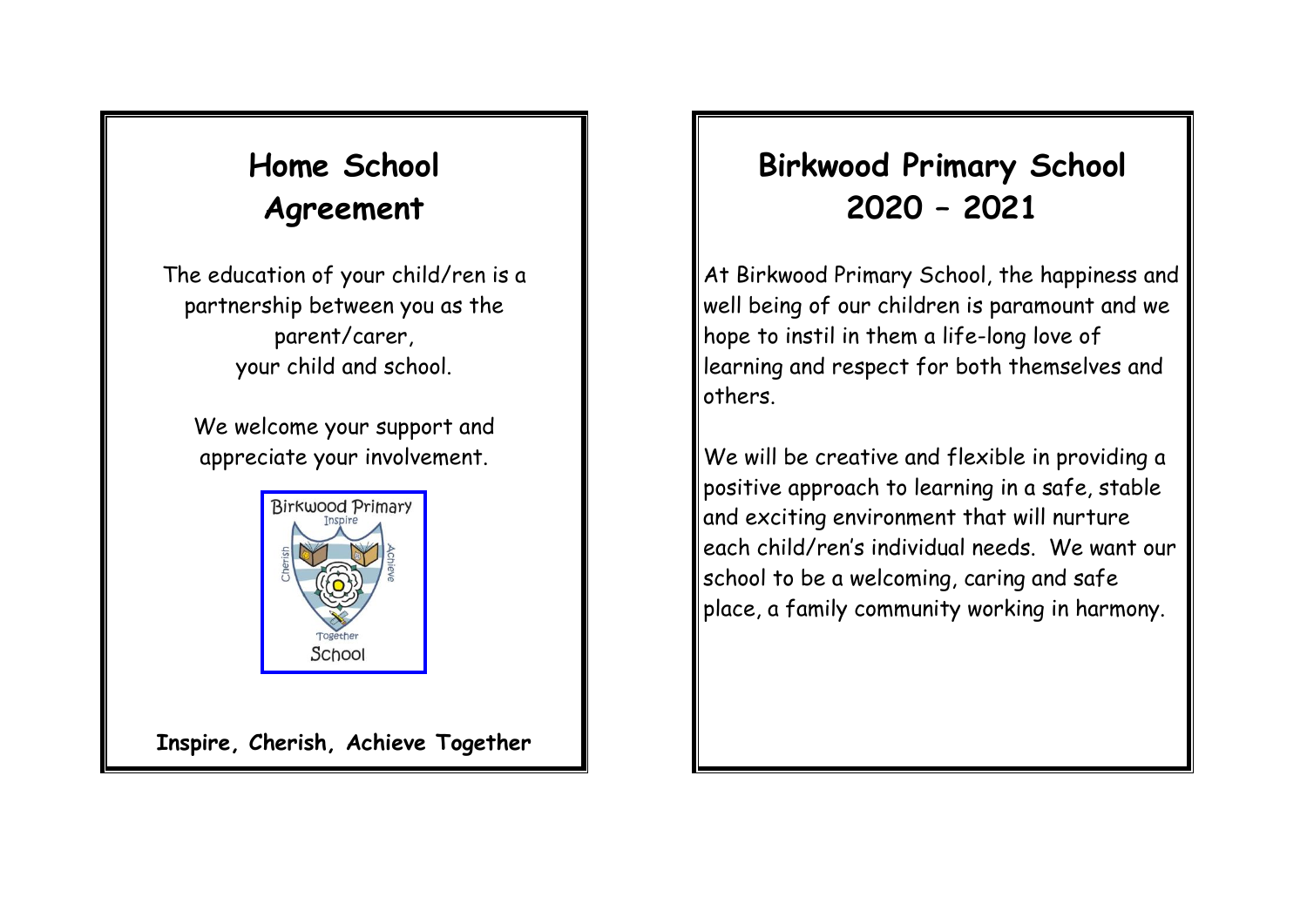# **Agreement For School**

#### **The school will try its best to:**

- Keep your child/ren safe
- Deliver a balanced and carefully planned curriculum which meets with the needs of your child/ren
- Contact you as soon as possible if we have worries about your child/ren's work, health, mental health or behaviour
- Provide homework that meets the needs of your child/ren
- Contact you if we are concerned about your child/ren's attendance or punctuality
- Keep you informed about your child/ren's progress
- Welcome you into the life of the school and keep you informed about the work that is planned for your child/ren each term
- Provide a range of activities designed to enrich your child/ren's learning

## **Birkwood Primary School Aims**

- To **INSPIRE** our children by providing a curriculum that is creative, that responds and enables children to lead their own learning, that equips them with the skills required for the 21st Century, for example, problem solving, higher order thinking skills, team work and cooperation.
- To **CHERISH** our children by encouraging them to look after and respect each other at all times. We aim to provide a caring environment, where all are inspired and empowered to achieve their true potential as unique and valued individuals.
- We aim for our children to **ACHIEVE** the best that they can, by challenging and supporting them. The progress in all key stages reflects the commitment of our teaching and support staff who work hard to achieve high standards in behaviour and achievement in all areas.